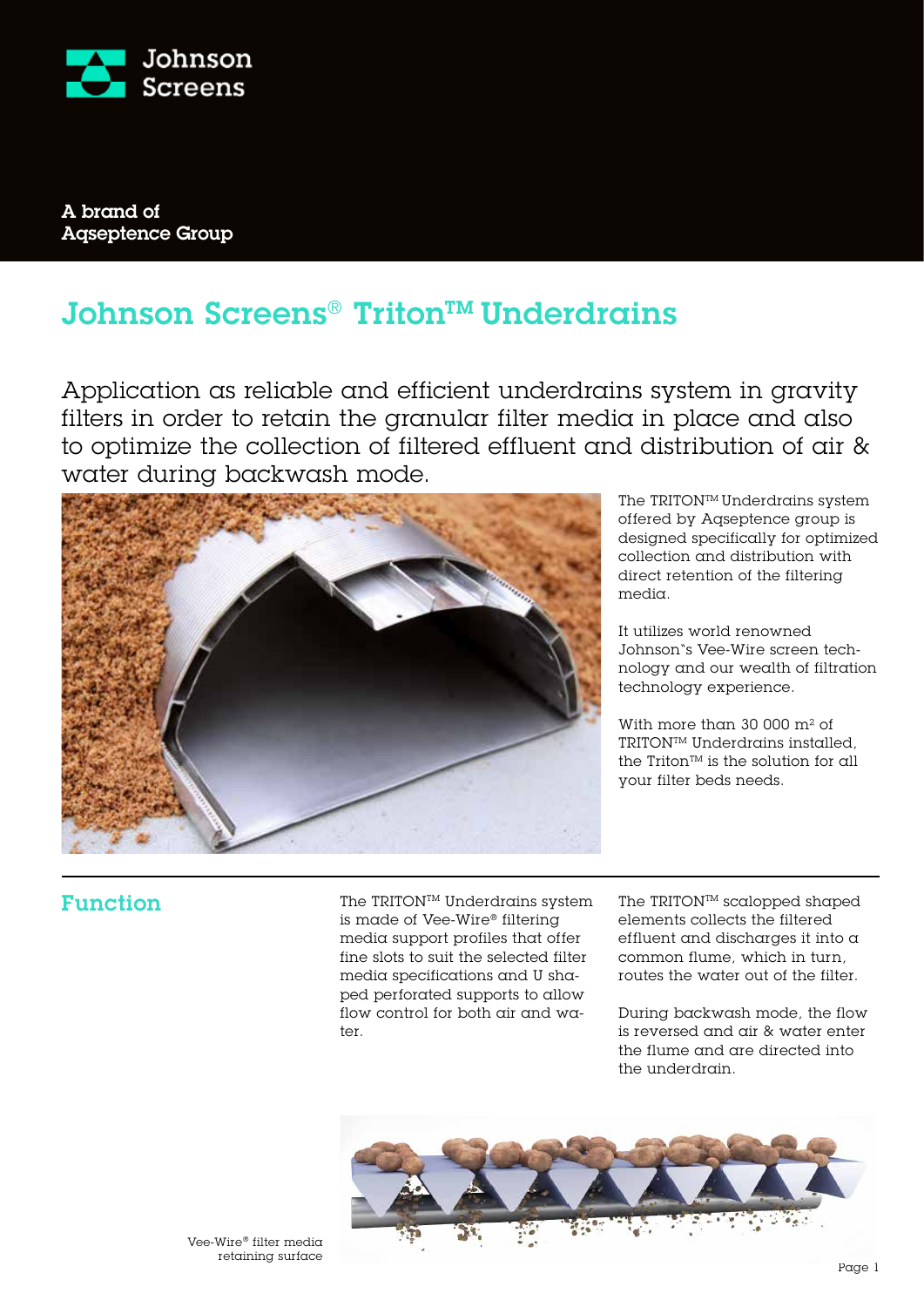- Benefits Improved backwash effectiveness
	- Longer filter runs
	- Increased Filter Capacity, Lower Power Consumption
	- Smooth, robust and plug-free retention surface
	- Cut major downtime costs
	- Adapt to any filter design
	- Filter bed upsets eliminated
	- Installation faster and easier

### Operators

- Lower energy costs due to reduced headloss and backwash power consumption
- Longer filter runs due better cleaning of filter media
- Better water recovery due to less backwash water required
- Lower life cycle costs due to the cumulative effect of all of the above

### Contractors

- Ease of installation compared to other underdrain designs
- No grouting
- No special tools or handling

#### Consulting Engineers

- Proven design that delivers operational benefits for clients
- Ease of installation for contractors
- Computer modeling and process optimization based on computation fluid dynamics to insure installation operates as designed
- Process optimization after installation based on computation fluid dynamics analysis throughout the design process

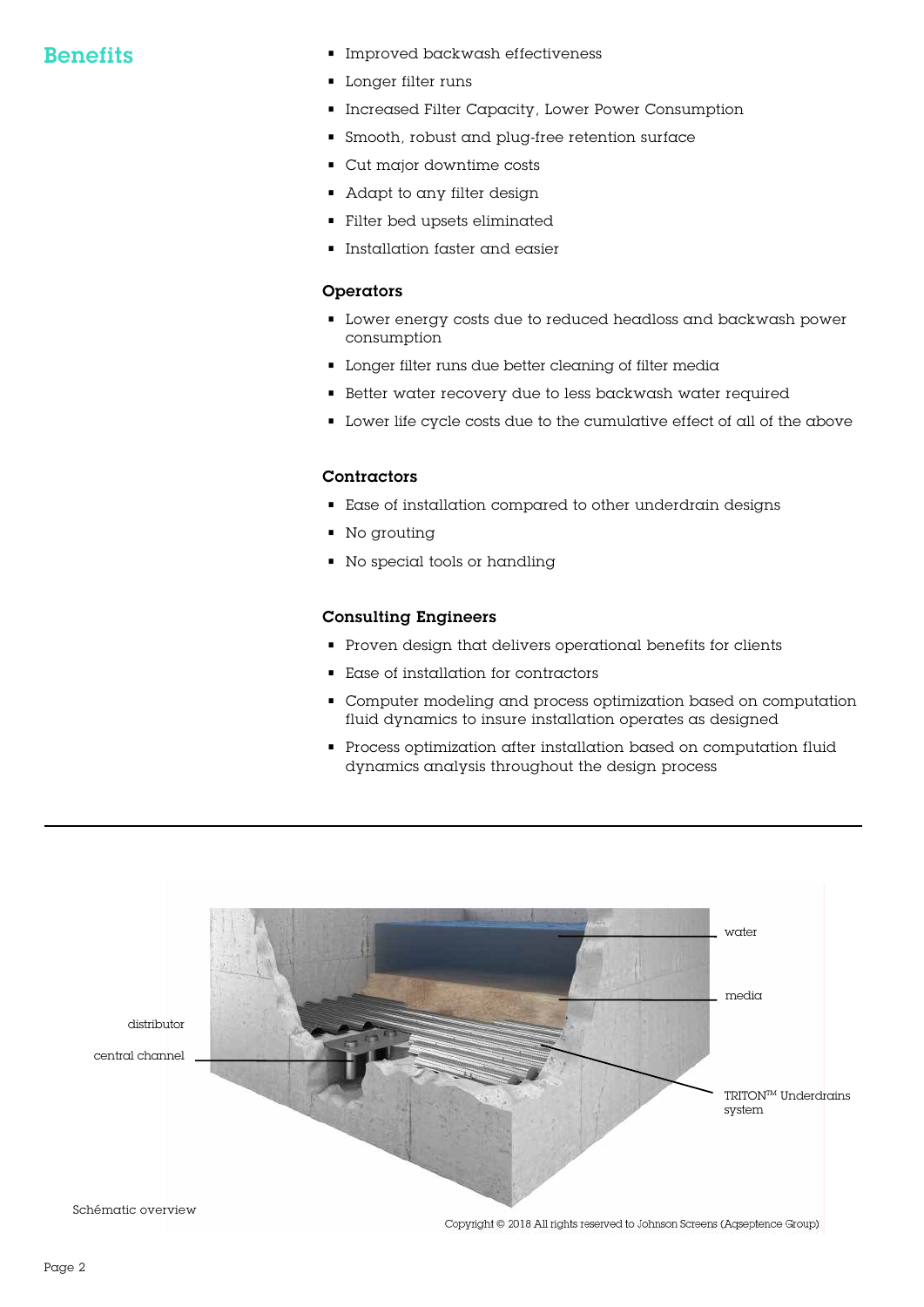

| <b>Product variations:</b> | Standard slot width is 0.3 mm (0.012in.) but can be adjusted to suit<br>individual needs.                                                                                                                                                                                                                                                                                                                                              |
|----------------------------|----------------------------------------------------------------------------------------------------------------------------------------------------------------------------------------------------------------------------------------------------------------------------------------------------------------------------------------------------------------------------------------------------------------------------------------|
| <b>Design sizes</b>        | The TRITON™ Underdrain is available :<br>Approximately 128 mm high (5 in.), 260 mm wide (10 in.), custom<br>length based on filter basin application<br>Note : factory should be consulted if lateral exceeds 6 m (20 ft)                                                                                                                                                                                                              |
| Performances               | Pressure drop across the underdrain :<br>During backwash at 37 $m^3/h/m^2$ : $\pm 0.5$ m (15 gpm/ft <sup>2</sup> : $\pm 1.64$ ft<br>During filtration at $12.5 \text{ m}^3/\text{h/m}^2$ : $\pm 0.05 \text{ m}(5 \text{ gpm}/\text{ft}^2$ : $\pm 0.164 \text{ ft})$<br>Application rates of 5-25 5 $\alpha$ 25 m <sup>3</sup> /h/m <sup>2</sup> (2 gpm/ft <sup>2</sup> - 10 gmp/ft <sup>2</sup> )<br>depending on media type and size. |
| <b>Materials</b>           | The TRITON™ Underdrain system is available in:<br>Stainless steel $304 / 304$ L; $316$ L<br>$\blacksquare$ PVC                                                                                                                                                                                                                                                                                                                         |
| Options                    | Either center or end feed connections can be supported<br>Air can be fed from the bottom or the top.                                                                                                                                                                                                                                                                                                                                   |